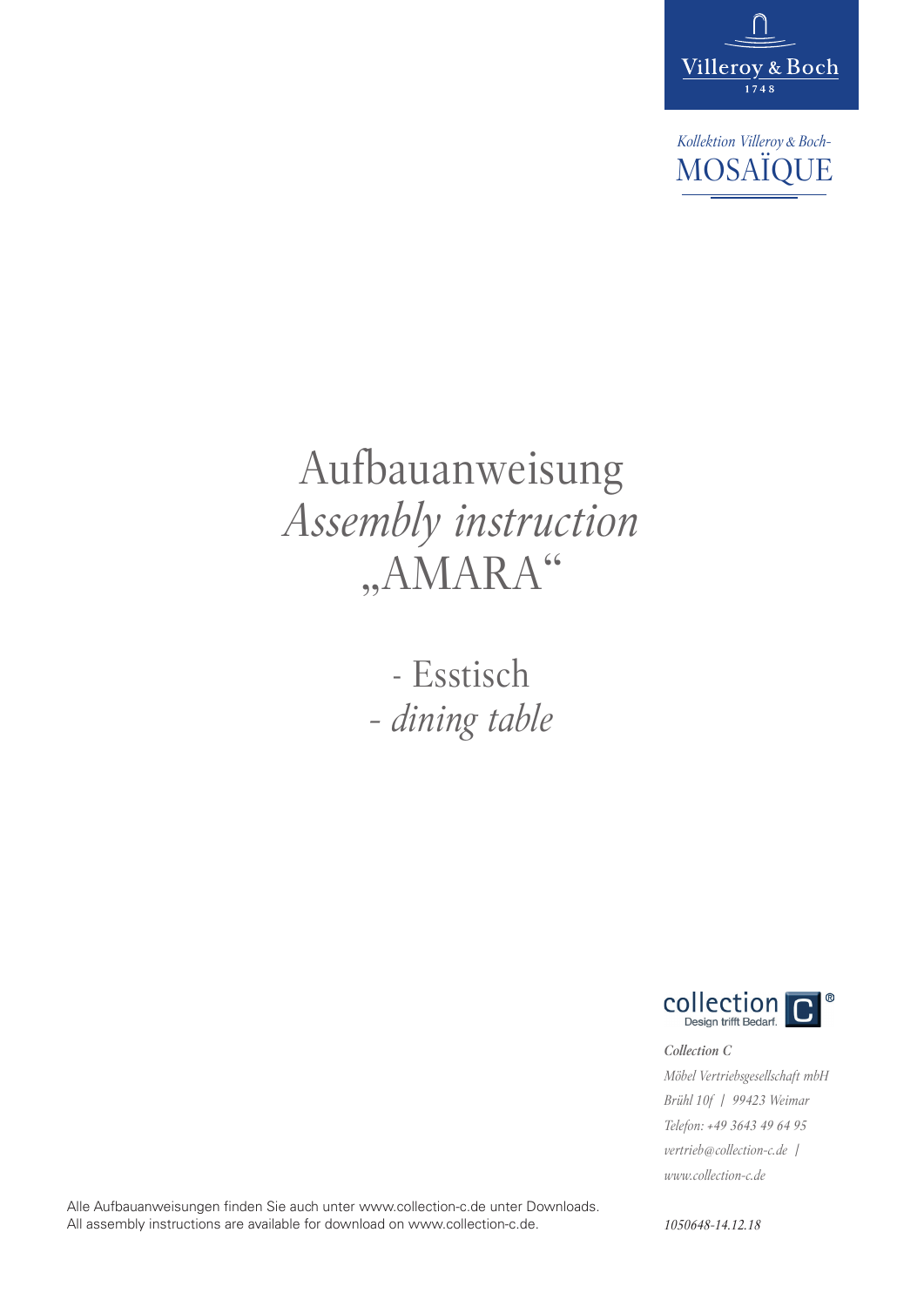$\left( \right)$ 





### Sehr geehrter Kunde,

als Möbelproduzent möchten wir Sie darüber informieren, dass eine Befestigung nur so gut ist wie die Verbindung zwischen Befestigungsmaterial (Dübel) und Mauerwerk. Prüfen Sie bei Hängeelementen Ihr Mauerwerk und verwenden Sie nur dafür vorgesehene Dübel aus dem Fachmarkt. Letztendlich ist der Monteur für die Befestigung am Mauerwerk verantwortlich.

Die Montage und das Verlegen der Elektroartikel sind nur von autorisiertem Fachpersonal durchzuführen. Beachten Sie die Beschreibung und die Gewichtsangaben in der Montageanleitung.

Halten Sie bitte die angegebenen max. Gewichtsangaben ein. Bei Überlastungen, die durch spielende Kinder, Menschen, Material oder sonstige Einwirkungen entstehen, übernehmen wir als Möbelproduzent keine Haftung!

Die einwandfreie Funktion des Möbels ist nur bei lot- und waagerechter Aufstellung gewährleistet. Die Türen sind vorjustiert, müssen aber ggf. aufgrund örtlicher Bedingungen neu ausgerichtet / eingestellt werden!

Alle elektrischen Installationen sind nach den gültigen Normen bzw. Vorschriften von VDE, CE, MM gefertigt. Die zu verwendende Leuchtmittelstärke ist auf der jeweiligen Lampenfassung angegeben.

Bei Nichteinhaltung der max. Wattzahl besteht durch Überhitzung Brandgefahr. Das Zudecken der Leuchtmittel ist wegen Brandgefahr zu unterlassen!

Alle Schrauben sowie tragende Verbindungsteile sollten nach 5 bis 6 Wochen nachgezogen werden, um eine dauerhafte Standsicherheit zu gewähren!

Keine scheuernden Putzmittel verwenden!

Werden Betriebs-, Bedienungs- oder Montageanweisungen nicht befolgt, Änderungen an den Produkten vorgenommen, Teile ausgewechselt oder Verbrauchsmaterialien verwendet, die nicht den Originalteilen entsprechen, so entfällt jegliche Gewährleistung oder Haftungsansprüche.



### Dear Customer,

As a furniture manufacturer we would like to point out that an attachment is only as good as the connection between the attachment material (dowel) and masonry. In the case of suspension elements you should check your masonry and only use the appropriate dowels from a specialist store. Ultimately it is the person carrying out the installation who is responsible for attachment to the masonry.

The installation and laying of electrical lines and other items must only be performed by authorized specialists. Please note the descriptions and weight information in the installation instructions.

Pleas observe the stated maximum weights; in the case of mechanical overloads caused by playing children, other individuals, materials etc. we do not accept any liability as the manufacturer of the furniture!

The furniture is only guaranteed to work perfectly if it is set up to be plumb and horizontal. The doors have been pre-adjusted, but may need to be realigned/readjusted in accordance with local conditions!

All electric installations have been produced in accordance with the latest norms and regulations, such as those of the VDE (Association or German Electrical Engineers), CE and MM. The power of the bulbs to be used is marked on the respective light fitting.

If the maximum number of watts stated on the fitting is not complied with, there is a danger of fire from overheating. Covering the lamps and bulbs is strictly prohibited due to the danger of fire!

All screws and load-bearing connecting parts should be tightened after 5 to 6 weeks in order to ensure long-term stability!

Do not use any abrasive cleaning materials!

If the operating or installation instructions are not complied with, modifications are carried out to the products, parts replaced or consumable materials used which do not correspond to the original parts, all warranty or liability claims shall become null and void.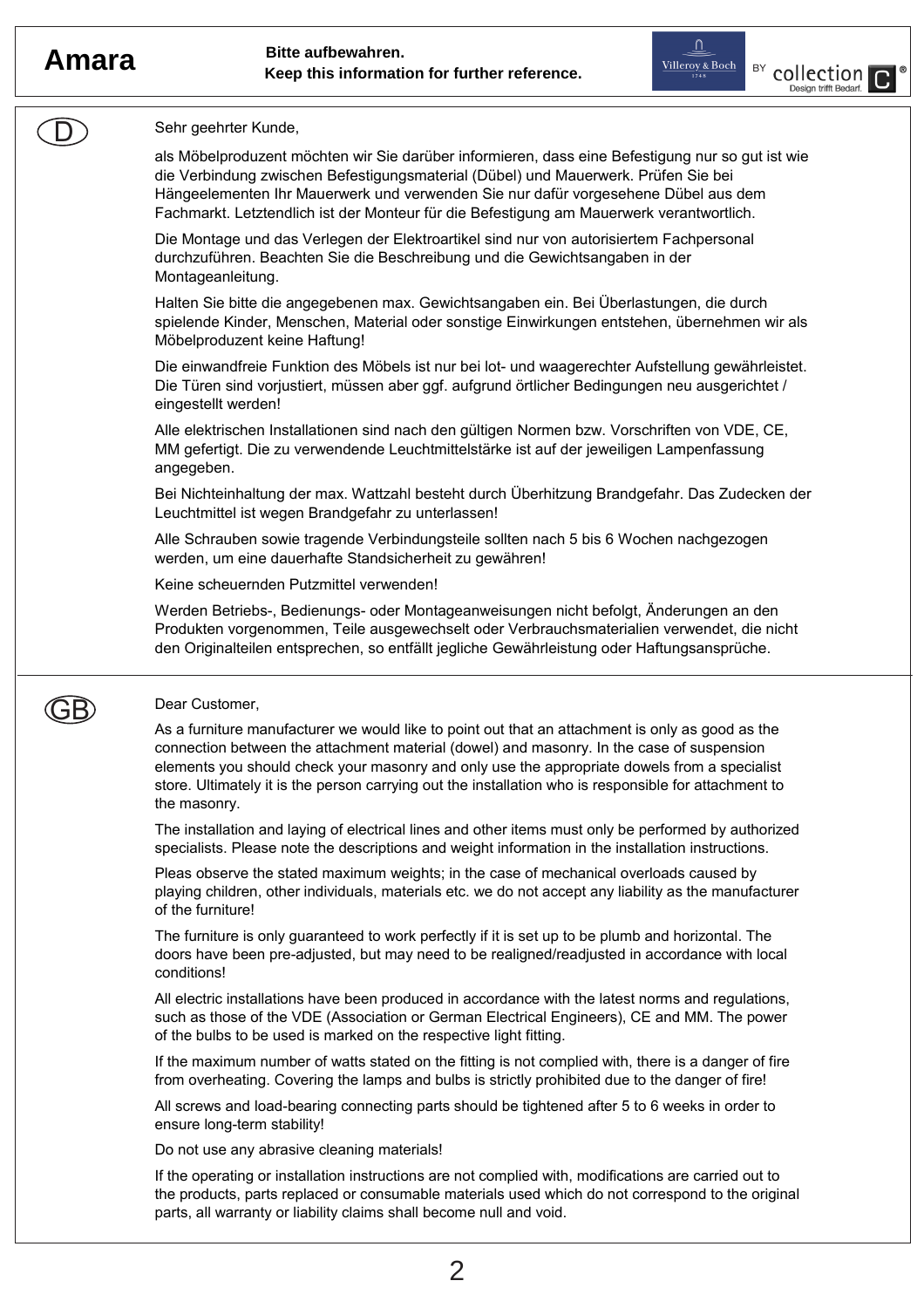

# **Inhaltsverzeichnis / contents:**

- 02-03 Allgemeines / introduction
- 04-07 MontageEsstisch / assembly dining table
- 08 Kundenhinweis / customer info
- 09 Pflegeanleitung / care instruction
- 10 Reklamationsbericht / complaint report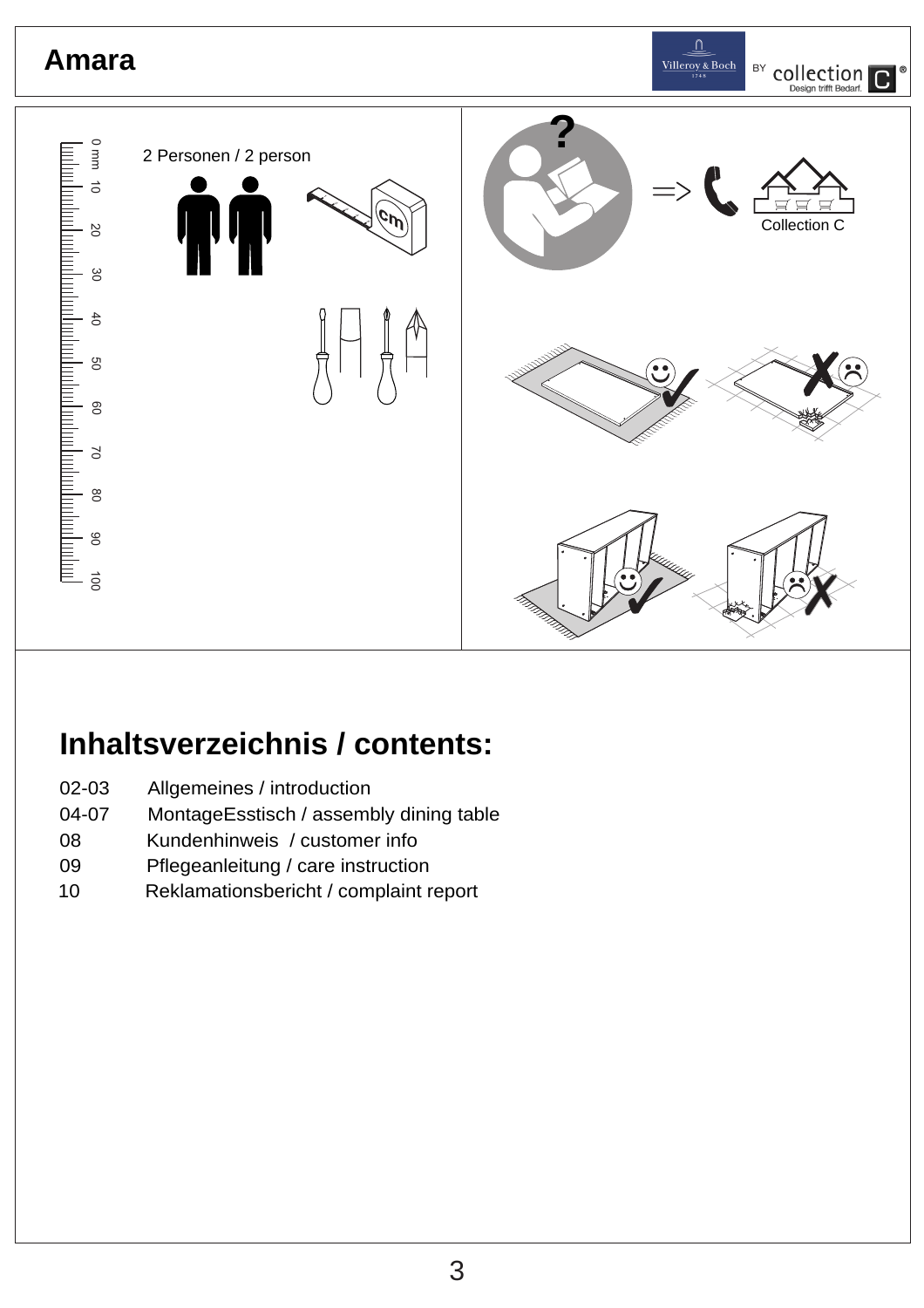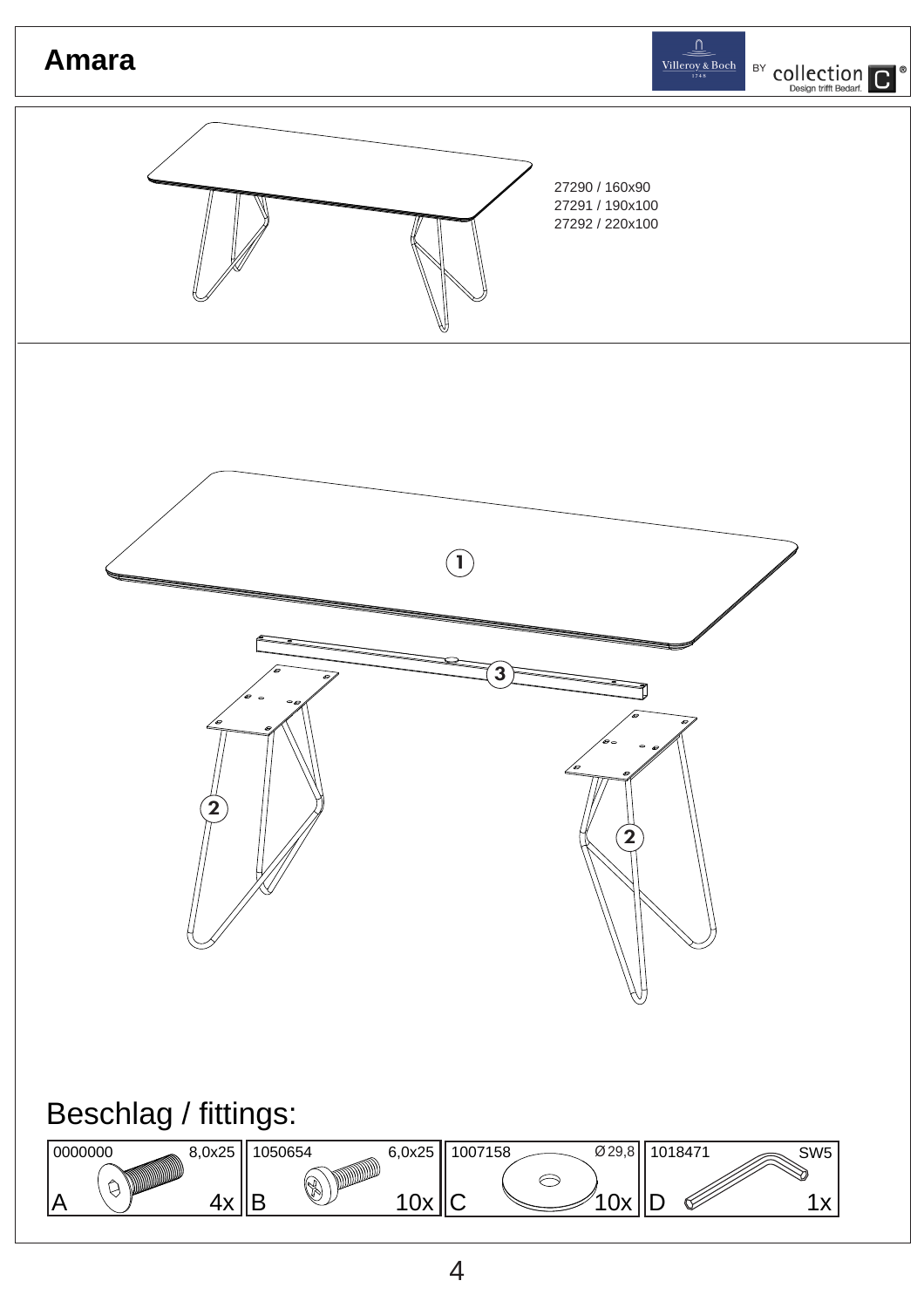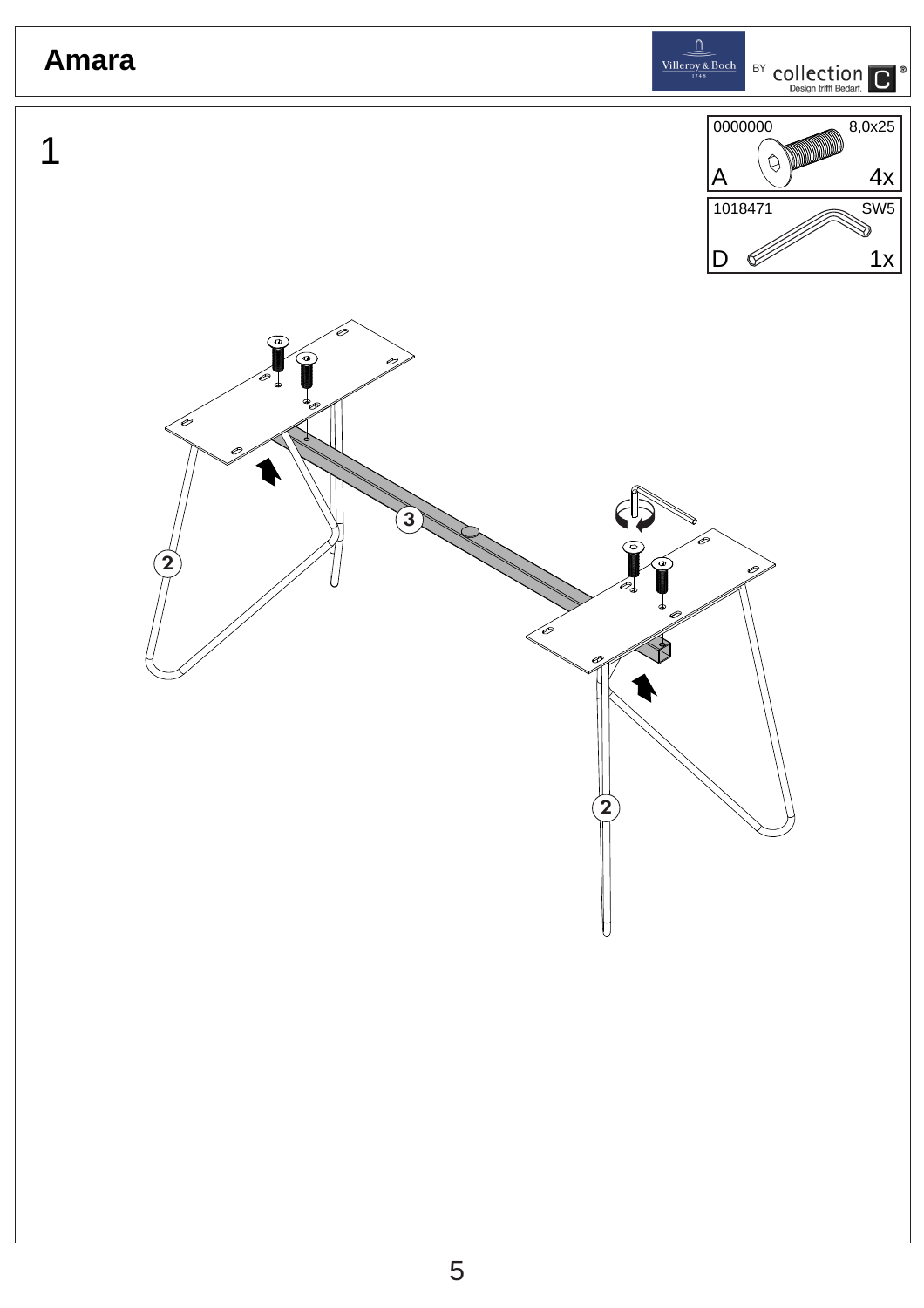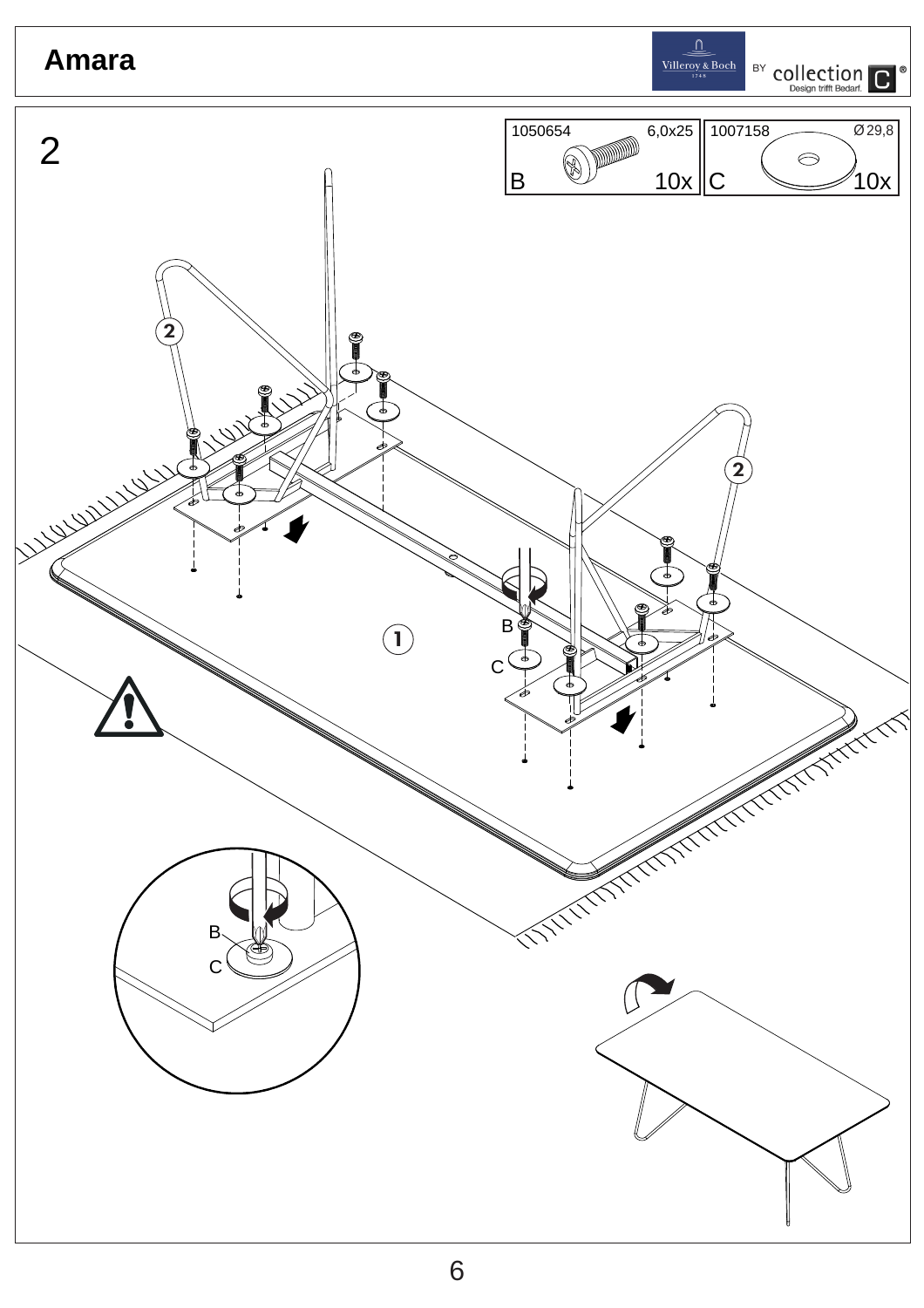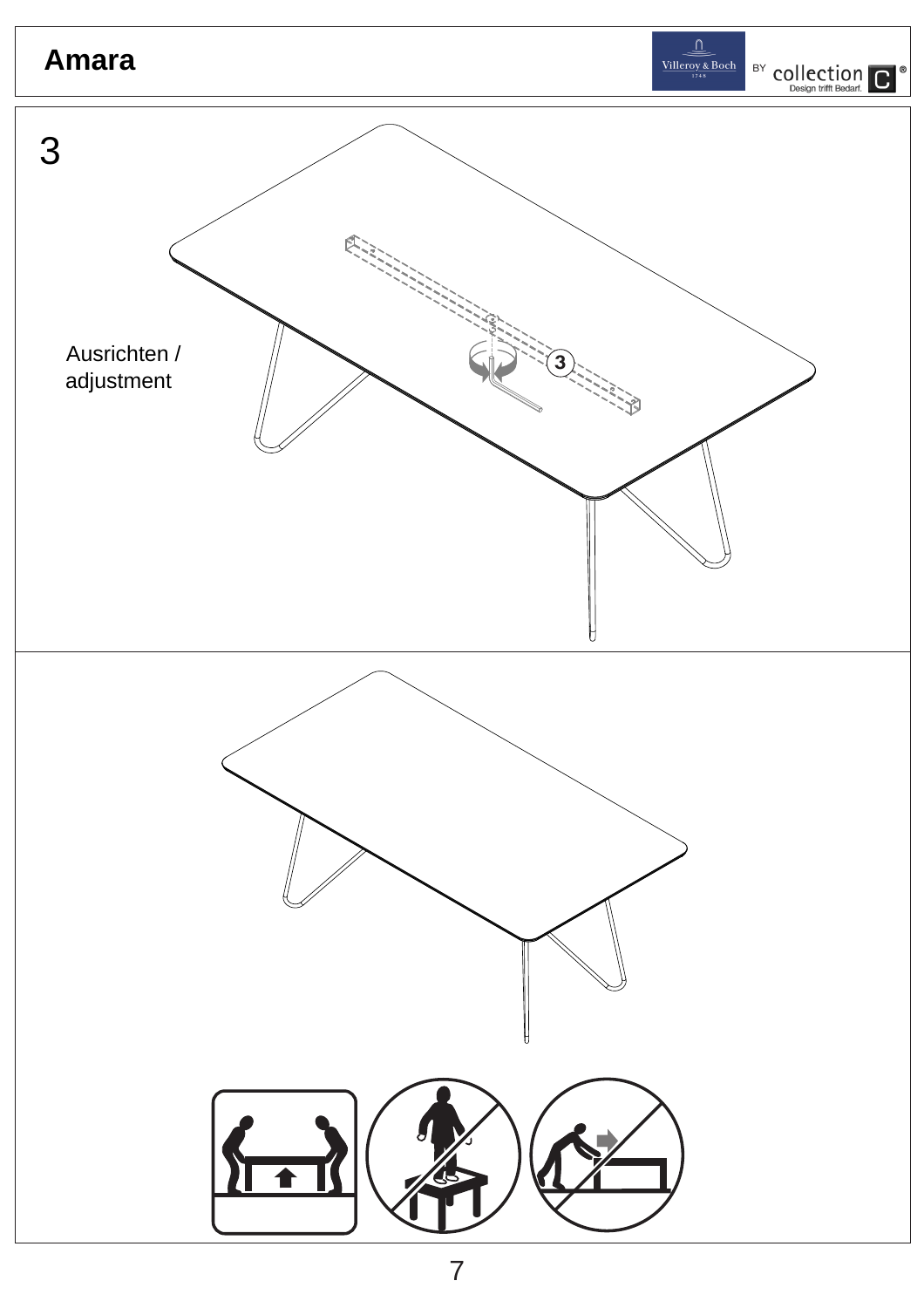### Collection C Möbel Vertriebsgesellschaft mbH Brühl 10 f 99423 Weimar

### Lieber Kunde!

 $\overline{\mathsf{D}}$ 

Sie haben hochwertige neue Möbel erhalten. Dazu wollen wir Ihnen herzlich gratulieren und wir möchten, dass Sie damit in Zukunft viel Freude haben.

Collection C Möbel sind mit edlen, natürlichen Echtholzfurnieren beschichtet. Die Furniertechnik selbst ist eine altbewährte, Jahrhunderte alte handwerkliche Tradition in der Herstellung hochwertiger Möbel.

Furnier bezeichnet ein in dünne Blätter geschnittenes Massivholz, welches durch schleifen, lackieren und beizen der Oberfläche versiegelt wird.

Unregelmäßigkeiten in Farbe, Maserung und Oberflächenbeschaffenheit unterstreichen die "Echtheit" furnierter Möbel und machen aus diesem ein "Unikat".

Unter dem Einfluss von Sonnenlicht verändert sich das Holz in seiner Farbe und bleicht aus (besonders dunkle Hölzer). Dieses wird auch als eine Art "Sonnenbrand" bezeichnet und führt letztendlich durch den chemischen Aufbau des jeweiligen Materials zu Farbveränderungen. Daher ist eine Farb- und Strukturgleichheit zwischen einem Planungsmuster und der Lieferung nicht möglich. Besonders in hellen Südzimmern wird daher empfohlen, die furnierten Möbel vor direkter Sonnenstrahlung mithilfe von Jalousien und Vorhängen zu schützen. Verschieben Sie auch häufig die Dekorationsgegenstände auf Ihrem Möbelstück, um "Lichtschatten" zu vermeiden.

Diese farblichen Veränderungen haben letztendlich aber keinen Einfluss auf die Lebensdauer des Holzes. Anmerkung: Für diese genannten Naturmerkmale bezüglich der Farb- und Strukturunterschiede eines Furniers gibt es keine Richtlinien, da man diese nicht festlegen kann.

Die von uns für die Produktion verwendeten Materialien und Werkstoffe entsprechen den gültigen deutschen bzw. EU-Normen.

Die eingesetzten trägerplatten werden von einem staatlich anerkannten, unabhängigen Prüfinstitut regelmäßig und unangemeldet einer umfangreichen Prüfung und Kontrolle unterzogen.

Die von uns verwendeten Beschläge sind für eine lange Lebensdauer konstruiert. Sie bedürfen keinerlei Wartung. Hinweise zu elektrischen Komponenten finden Sie auf den Geräten selbst bzw. in unserer Montageanweisung.

In Trinkalkoholen, Medikamenten – flüssig oder in Salbenform – können aggressive Substanzen oder Farbpigmente enthalten sein. Bitte vermeiden Sie langen Kontakt. Wischen Sie solche Rückstände immer sofort von der Möbeloberfläche.

Wir wünschen Ihnen mit Ihren neuen Möbeln viel Spaß und Freude. Sollten Sie bezüglich der Pflege noch Fragen an uns haben oder weitere Informationen zu Ihrem neuen Produkt wünschen, stehen wir Ihnen jederzeit gerne unter der Telefon-Nr: 03643-4953047 mit fachkundiger Auskunft zur Verfügung.

Ihre Collection C



Collection C Furniture sales company GmbH Brühl 10 f 99423 Weimar, Germany

### Dear customer!

You have received high quality new furniture. We would like to congratulate you on this and we would like you to enjoy them for a long time.

Collection C furniture are coated with noble, natural real wood veneer. The veneer technology itself is a long-established, traditional craftsmanship in the production of high-quality furniture.

Veneer is a solid wood cut into thin sheets, which is sealed by sanding, staining and varnishing the surface.

Irregularities in colour, grain and surface texture underline the "authenticity" of veneered furniture and make it unique.

Under the influence of sunlight, the wood changes in its colour and fades (especially dark woods). This is also referred to as a kind of "sunburn" and ultimately leads to colour changes due to the chemical structure of the respective material. Therefore, exact colour and structure equality between a design sample and the delivered furniture is not possible.

Especially in light south rooms, it is recommended to protect the veneered furniture from direct sunlight by means of blinds and curtains. Also, frequently move the decorations on your piece of furniture to avoid "light shadows".

However, these colour changes ultimately have no effect on the lifetime of the wood.

Note: There are no guidelines for these mentioned natural characteristics regarding the color and structure differences of a veneer, since you can not specify them.

The materials and materials used by us for the production meet the valid German or EU standards.

The carrier boards used are subjected to extensive testing and control by a state-approved independent testing institute.

The fittings we use are designed for a long service life. They do not need any maintenance. Information on electrical components can be found on the devices themselves or in our assembly instructions.

In the case of drinking alcohols, medicaments - liquid or in ointment form - aggressive substances or color pigments may be present. Please avoid long contact. Always wipe such residues immediately from the furniture surface.

We wish you to have lots of fun and pleasure with your new furniture. If you still have any questions regarding the maintenance, or if you would like further information about your new product, please do not hesitate to contact us at any time by phone: 0049-3643-4953047.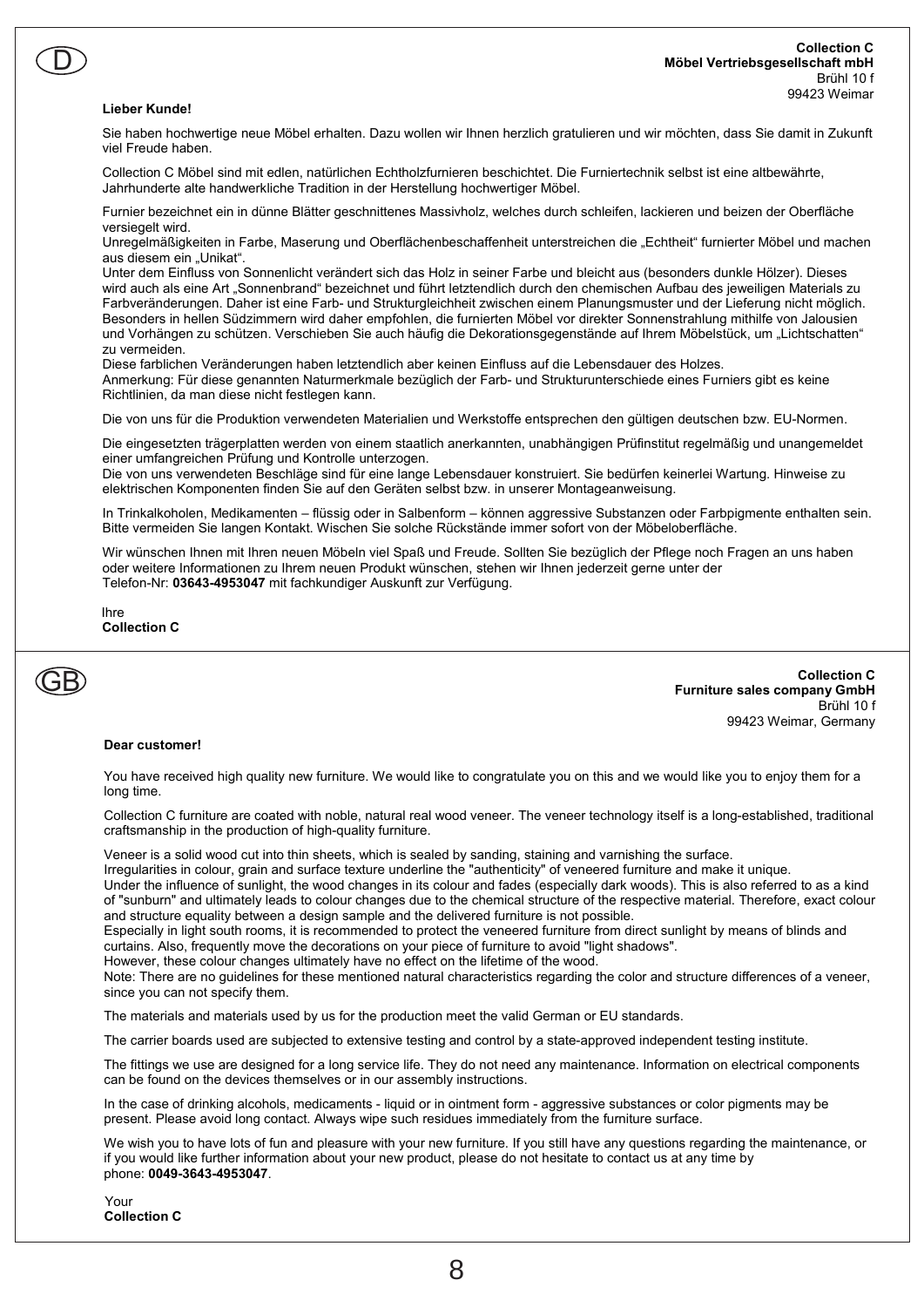### Pflegeanleitung

#### So reinigen Sie Ihre Möbel richtig:

Bei leichter Verschmutzung beachten Sie bitte folgende Reinigungstipps:

Wenn Sie das Collection C Möbel einmal mehr als nur trocken abstauben müssen, dann nehmen Sie bitte nur einen leicht feuchten und weichen Lappen. Wischen Sie die feuchten Flächen danach ab. Verwenden Sie ein weiches Baumwolltuch oder ein feuchtes Leder. Dies genügt im Regelfall zur Reinigung. Verwenden Sie jedoch NIEMALS ein Mikrofasertuch oder einen Schmutzradierer. Bitte vermeiden Sie Dauernässe auf den Möbelflächen und verwenden Sie niemals scheuernde Reinigungs- bzw. Lösungsmittel. Auch Möbelpolituren und -pflegemittel können Substanzen beinhalten, die eine Möbeloberfläche dauerhaft schädigen können (Solche Mittel immer an nicht sichtbaren Flächen testen). Verwenden Sie niemals scharfe Haushaltsreiniger, Scheuermittel.

### So pflegen Sie Ihre Möbel richtig:

Schöne Möbel machen Freude, oft ein Leben lang. Hier ein paar Tipps, wie Sie Ihr neues Möbelstück am besten pflegen: Ein trockenes Staubtuch reicht im Allgemeinen völlig aus, um die Oberfläche Ihrer Möbel zu reinigen. Nehmen Sie dazu möglichst ein fusselfreies, imprägniertes Tuch.

#### Holzflächen und Möbelteile:

Für einige Oberflächen können Sie zur Pflege Möbelpolituren verwenden. Bitte testen Sie die Politur zuerst an nicht sichtbaren Stellen. Für matte Oberflächen sind Polituren nicht geeignet. Die Politur beseitigt leichte Grauschleier und belebt die Oberflächenstruktur (Maserung) neu und bildet ein n Schutzfilm gegen Griffspuren und Fingerabdrücke. Geringe Politurmengen verhindern dabei einen fleckigen Glanz. Kleine Kratzer in Klarlack-Oberflächen lassen sich weitestgehend unsichtbar machen, wenn Sie das Mittel quer zum Kratzer verreiben. Geben Sie dies am besten auf das Staubtuch und nicht direkt auf das Holz.

#### Kunststoff-Beschichtungen:

Diese ausgesprochen pflegeleichten Flächen lassen sich mit einem feuchten Tuch und etwas Seifenlauge leicht säubern. Nur bei stärkeren Verschmutzungen empfiehlt sich ein Kunststoffreiniger (Vorher an nicht sichtbaren Flächen ausprobieren).

### Hochglanzoberflächen:

Für die Reinigung der Oberfläche benutzen Sie ausschließlich einen weichen mit Wasserseifenlösung (bestehend aus 100 Teilen Wasser und 1 Teil neutraler Flüssigseife) befeuchteten Lappen. Verwenden Sie keine Scheuer- oder Lösungsmittel, sowie Spiritus oder aggressive Reinigungsmittel. Sprühen Sie die Wasserseifenlösung nicht direkt auf die Oberfläche. Eventuelle Schmutzreste oder Flecken müssen sofort entfernt werden.

### Glänzende Metallteile und Glasflächen:

Die handelsüblichen Metallputzmittel und Fensterreiniger reichen vollkommen aus, um wieder "Spiegelglanz" zu erreichen. Metall wird mit einem fusselfreien Tuch nachgerieben. Glas reiben Sie einfach mit einem nassfesten Papiertuch trocken.

# GB

### Maintenance instruction

### Clean your furniture properly:

For light dirt, please observe the following cleaning tips:

If you need to dust the furniture Collection C more than just dry, then please take only a slightly damp, soft cloth or a damp leather. Wipe the damp surface dry. This is normally sufficient to clean.

However, NEVER use a microfiber cloth or dirt eraser.

Please avoid wetness on the furniture surfaces for a longer time and never use abrasive cleaners or solvents.

Also, furniture polishes and care products can contain substances that can harm a furniture surface permanently (Always try such agents on not visible surfaces). Never use sharp household cleaners or scouring agents.

### How to care for your furniture correctly:

Beautiful furniture is enjoyable often for a lifetime. Here are a few tips on how to care best for your new piece of furniture: A dry dust cloth is generally completely sufficient to clean the surface of your furniture. To do this, use a lint-free cloth.

### Wood surfaces and furniture parts:

For some surfaces, you can use furniture polish. Please test the polish first on hidden areas.

The polish will remove a slight haze, revitalizes the surface structure (grain) and forms a protective film against fingerprints. Use low amounts of the polish to prevent a mottled luster. Small scratches in non-opaque surfaces can be made almost invisible, when you rub the polish across the scratch.

Apply the polish with a dust cloth and do not put directly onto the wood.

For matt surfaces polishes are not suitable.

### Plastic coating:

This easy-care surfaces are best to clean with a damp cloth and some soapy water. Only for heavier dirt a plastic cleaner is recommended (Previously to try in hidden areas).

### High gloss surfaces:

To clean the surface, use only a soft moistened cloth with a water and soap solution (consisting of 100 parts water and 1 part neutral liquid soap).

Do not use abrasives or solvents, or alcohol or harsh cleaning agents. Do not spray the soap and water solution directly to the surface. Any residual dirt or stains must be removed immediately.

### Shiny metal parts and glass surfaces:

The commercial metal cleaners and window cleaners are entirely sufficient to evoke again "mirror gloss". Metal is rubbed with a lintfree cloth. Glass surfaces can be rubbed dry with a paper towel after applying window cleaner.